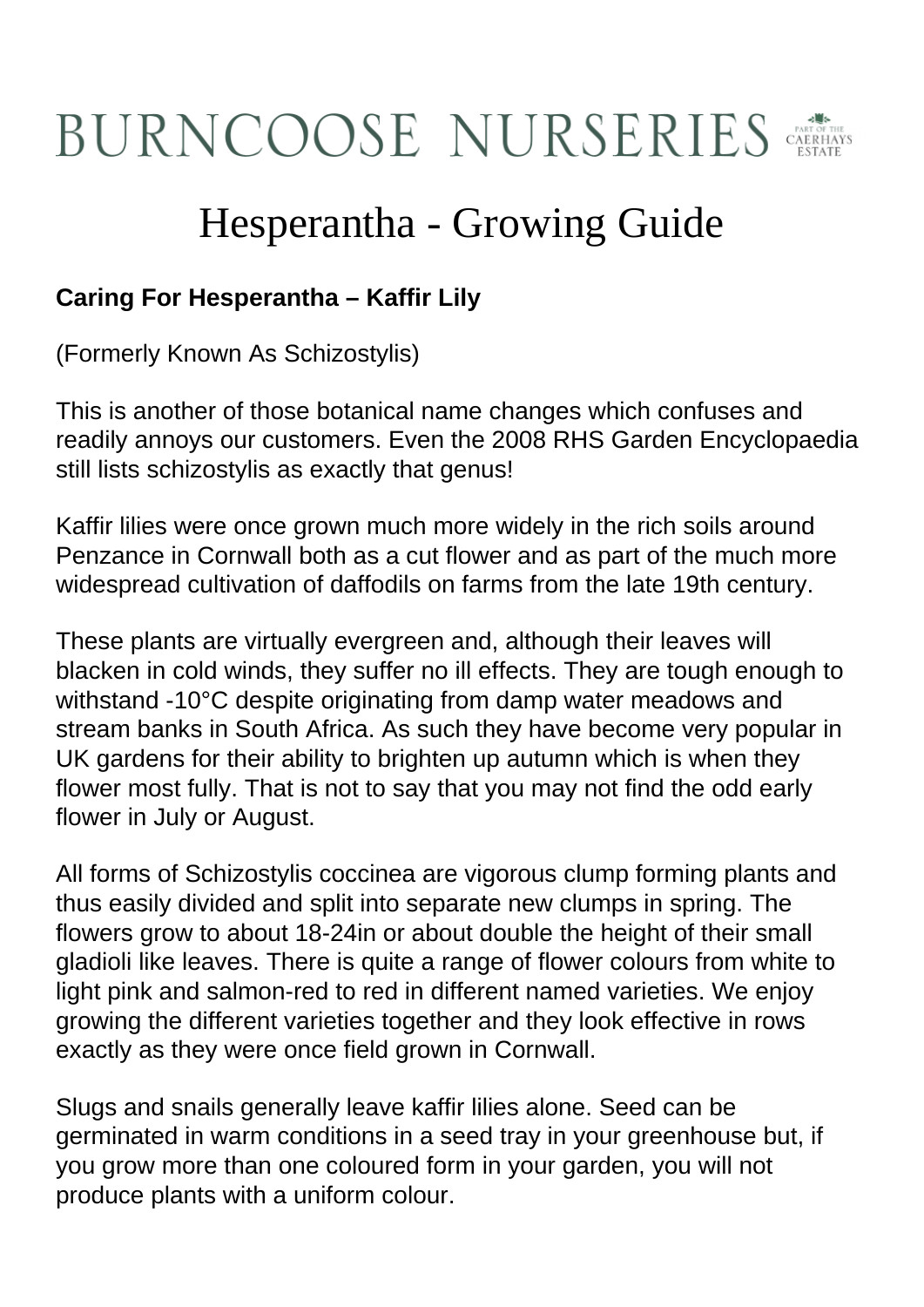Schizostylis complement other autumn flowering bulbous plants like nerine and Amaryllis belladonna.



HESPERANTHA coccinea 'Alba' HESPERANTHA coccinea 'Major'





HESPERANTHA coccinea 'Major' HESPERANTHA coccinea 'Major'





HESPERANTHA coccinea 'Mrs Hegarty' HESPERANTHA coccinea 'Sunrise'